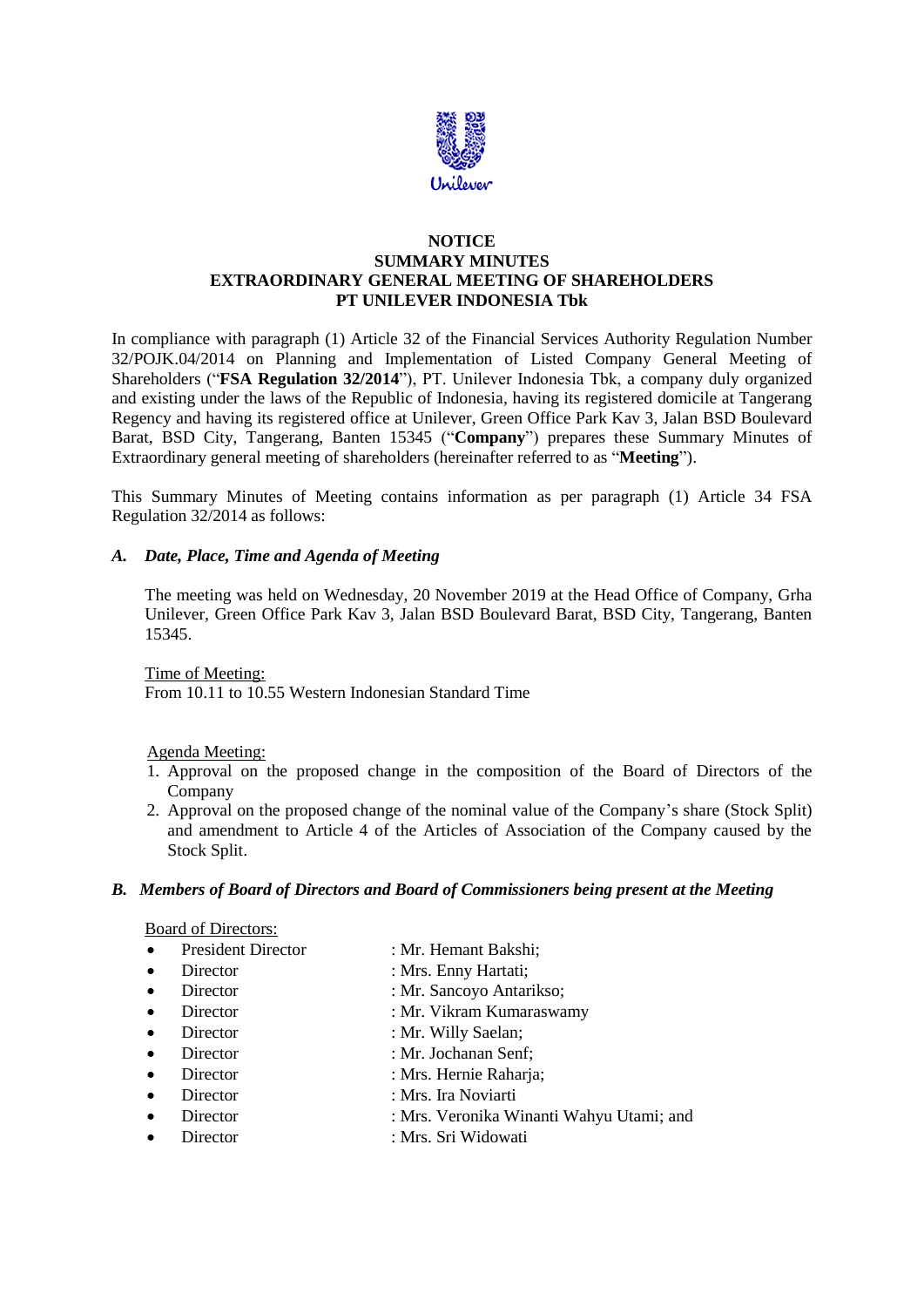**Board of Commissioners:**

- President Commissioner : Mr. Maurits Daniel Rudolf Lalisang
- Independent Commissioner : Mr. Erry Firmansyah;
- Independent Commissioner : Mr. Alex Rusli (attending via teleconference)
	- Independent Commissioner : Mr. Debora Herawati Sadrach
- *C. The number of shares with valid voting rights which holders/owners are present in person or by proxy at the Meeting and percentage of all voting shares issued by the Company is 7.630.000.000 as listed below:*

|         | Number of Shares | Percentage |
|---------|------------------|------------|
| Meeting | 6,923,694,388    | 90,743%    |

### *D. Questions and/or Opinions relating to the Agenda of Meeting*

At the end of the discussion, the Chairman of Meeting allows opportunity to the shareholders or proxies to raise questions and/or to express opinions.

### *E. The number of shareholders raising questions and/or express opinions relating to the Agenda of Meeting*

|                 | Number<br>Shareholders | of   Number of shares Held or Represented by the<br>Owners/Holders |
|-----------------|------------------------|--------------------------------------------------------------------|
| <b>Meeting</b>  |                        |                                                                    |
| - First Agenda  |                        | 8500                                                               |
| - Second Agenda |                        | 5300                                                               |

Detailed questions raised and answers given can be seen at the Company's website [www.unilever.co.id](http://www.unilever.co.id/)

### *F. Voting Procedure*

In accordance with paragraph 15.8 Article 15 of the Company's Articles of Association, resolution was adopted on a consensus basis. If no resolution on a consensus basis, the resolution shall be adopted by majority of affirmative votes of more than 1/2 (half) of the votes validly cast at the Meeting. While for the second agenda item Meeting the resolution shall be adopted by majority of affirmative votes of more than 2/3 (two-thirds) of the votes validly cast at the Meeting.

Particularly for the 1<sup>st</sup> agenda of the Meeting, the resolution will be conducted in a closed manner voting and unbundling, for the 2<sup>nd</sup> agenda conducted in open manner voting.

The proposed resolution to  $1<sup>st</sup>$  and  $2<sup>nd</sup>$  agenda of the Meeting has been consented by way of voting as shown in section G below.

## *G. Result of the Voting*

Voting on resolutions of 1<sup>st</sup> and 2<sup>nd</sup> agenda of the Meeting have been carried out and are counted and validated by Notary, Ibu Dewi Sukardi, S.H., M.Kn with a percentage of shares whose holders are present or represented at the Meeting as follows: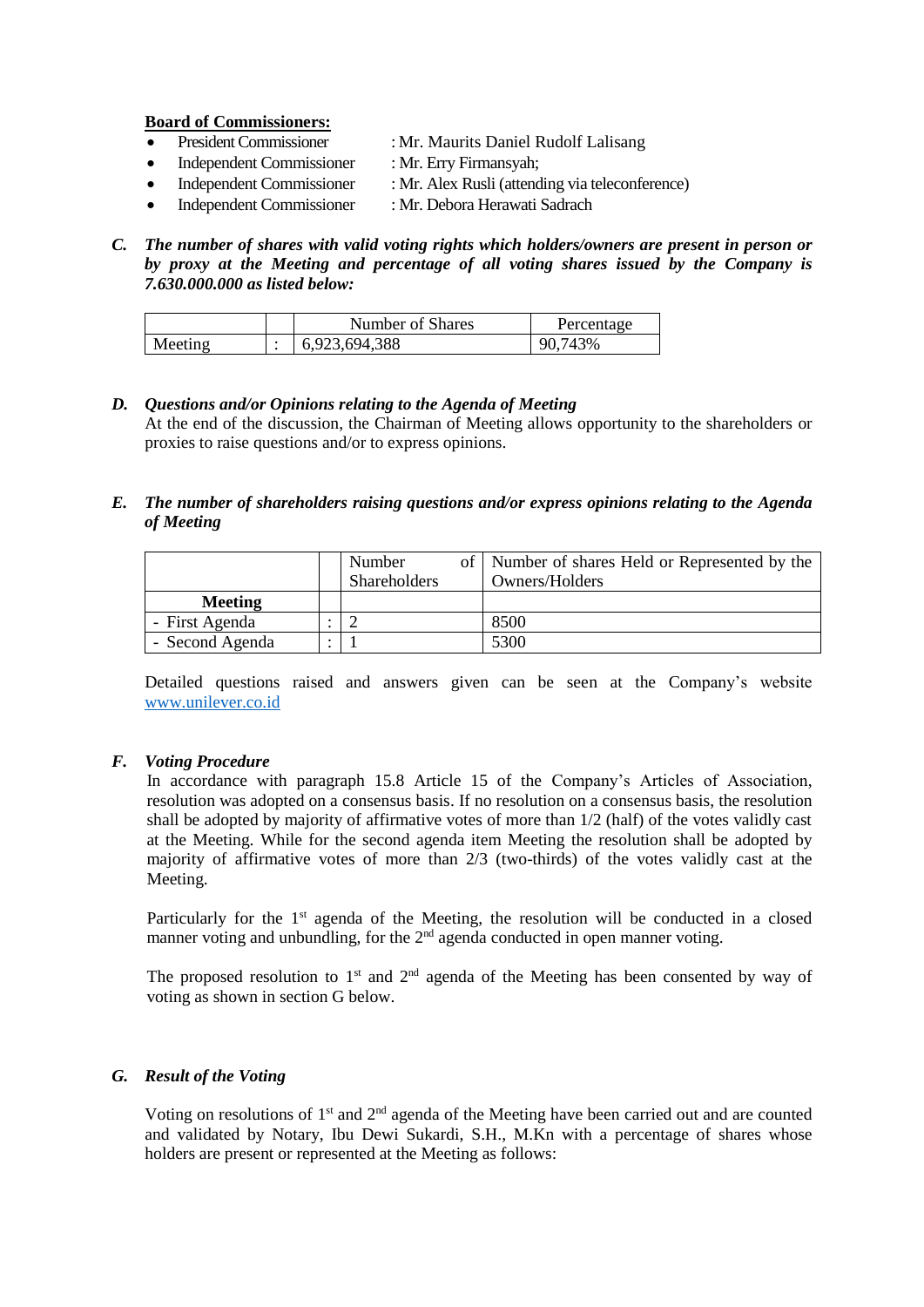| Agenda                                                                              | <b>Consenting</b>                                   | <b>Dissenting</b>                               | <b>Abstain</b>                                 | Total Consenting +<br><b>Abstain Votes</b>       |
|-------------------------------------------------------------------------------------|-----------------------------------------------------|-------------------------------------------------|------------------------------------------------|--------------------------------------------------|
| <b>First</b>                                                                        |                                                     |                                                 |                                                |                                                  |
| The resignation of Mr.<br>Siregar<br>Mahendra<br>as<br>Independent<br>Commissioner  | 6,904,449,055<br>shares<br>representing<br>99.722 % | 19,175,631<br>shares<br>representing<br>0.277 % | 69,702 shares<br>representing<br>0.001%        | 6,904,518,757<br>shares<br>representing 99.723 % |
| The resignation of Mrs.<br>Amparo Cheung Aswin<br>Independent<br>as<br>Commissioner | 6,904,491,357<br>shares<br>representing<br>99.723 % | 19,132,731<br>shares<br>representing<br>0.276 % | 70,300 shares<br>representing<br>0.001 %       | 6,904,561,657<br>shares<br>representing 99.724 % |
| The resignation of Mr.<br>Vikram Kumaraswamy<br>Independent<br>as<br>Commissioner   | 6,904,448,155<br>shares<br>representing<br>99.722 % | 19,175,631<br>shares<br>representing<br>0.277 % | 70,602 shares<br>representing<br>0.001 %       | 6,904,518,757<br>shares<br>representing 99.723 % |
| To appoint Mr. Rizki<br>Raksanugraha<br>as<br>Director of the Company               | 6,904,447,555<br>shares<br>representing<br>99.722 % | 19,175,631<br>shares<br>representing<br>0.277 % | 71,202 shares<br>representing<br>0.001%        | 6,904,518,757<br>shares<br>representing 99.723 % |
| To<br>appoint Mr.<br>Arif<br>Hudaya as Drector of the<br>Company                    | 6,899,794,455<br>shares<br>representing<br>99.655 % | 20,814,331<br>shares<br>representing<br>0.301 % | 3,085,602<br>shares<br>representing<br>0.045 % | 6,902,880,057<br>shares<br>representing 99.699 % |
| Second Agenda of the<br><b>Meeting</b>                                              |                                                     |                                                 |                                                |                                                  |
| Stock Split shares of the<br>Company                                                | 6,920,948,184<br>shares<br>representing<br>99.960 % | 2,726,903<br>shares<br>representing<br>0.039 %  | 19,301 shares<br>representing<br>0.000%        | 6,920,967,485<br>shares<br>representing 99.961 % |

#### *H. Meeting Resolution*

H.1. First Agenda of the Meeting

The Meeting has approved the following resolution:

- 1. a. to accept the resignation of Mr. Mahendra Siregar as Independent Commissioner of the Company, effective since 28 October 2019 and to give full acquittal and discharge to him during his term as Independent Commissioner of the Company, as long his actions are reflected in the books of the Company.
	- b. To confirm the composition of the Board of Directors of the Company effective as from 28 October 2019 until the next second closing of the Annual General Meeting of Shareholders which will be held after this Meeting, without prejudice to the right of the General Meeting of Shareholders of the Company to dismiss them at any time, are as follows:
		- President Commissioner : Mr. Maurits Daniel Rudolf Lalisang;
			- Independent Commissioner : Mr. Erry Firmansyah;
		- Independent Commissioner : Mr. Hikmahanto Juwana;
			- Independent Commissioner : Mr. Alexander Rusli; and
		- Independent Commissioner : Mrs. Debora Herawati Sadrach.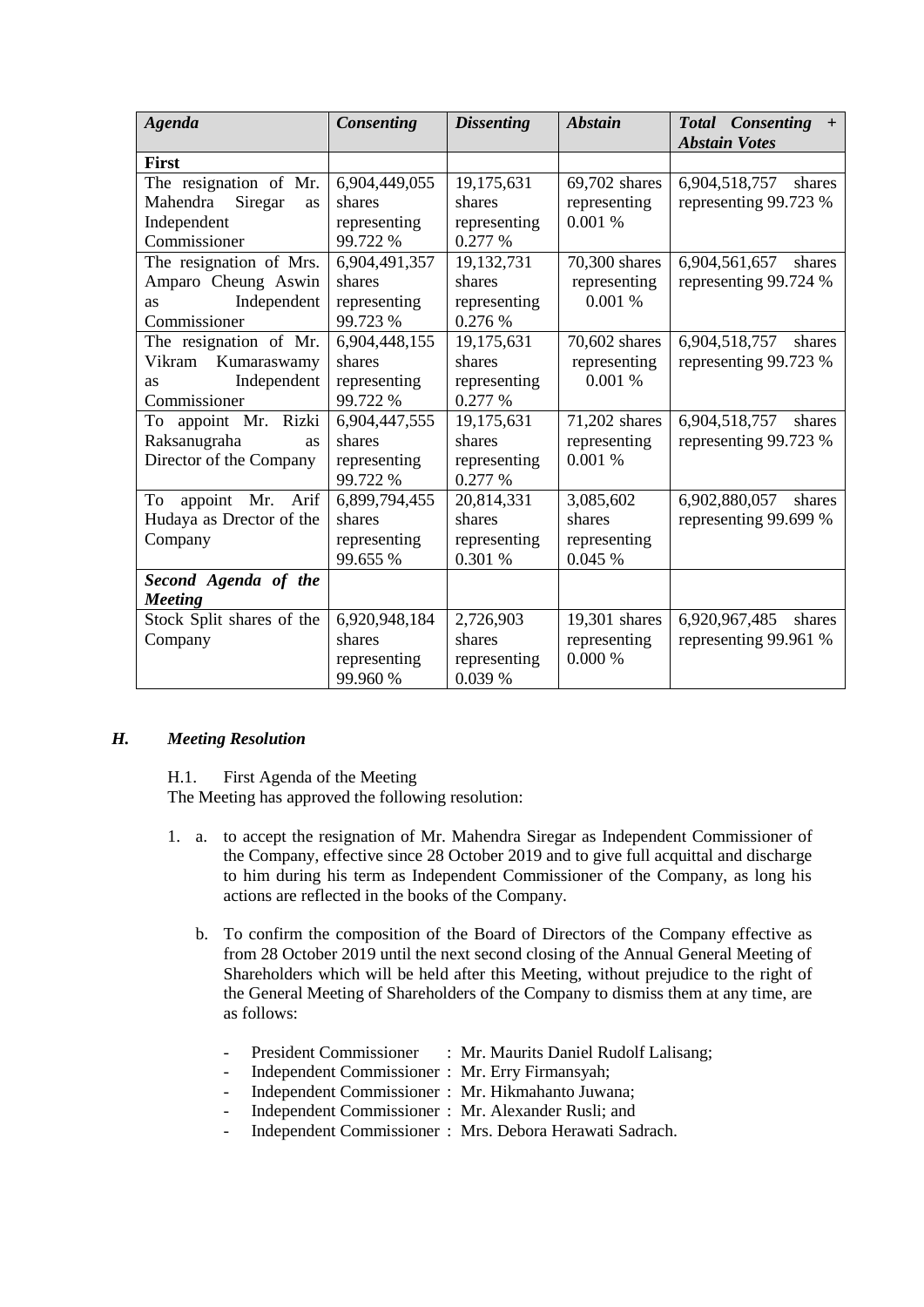- c. to accept the resignation of Mrs. Amparo Cheung Aswin as Director of the Company, effective since 1 October 2019 and to give full acquittal and discharge to her during her term as Director of the Company, as long her actions are reflected in the books of the Company.
- d. to accept the resignation of Mr. Vikram Kumaraswamy as Director of the Company, effective since 31 December 2019 and to give full acquittal and discharge to him during his terms as Director of the Company, as long his actions are reflected in the books of the Company.
- e. to appoint Mr. Rizki Raksanugraha as Director of the Company, effective from the closing of the Annual General Meeting of Shareholders of the Company to held in 2020, without prejudice to the right of the Annual General Meeting of Shareholder of the Company to dismiss him at any time.
- f. to appoint Mr. Arif Hudaya as Director of the Company, effective from the closing of the Annual General Meeting of Shareholders of the Company to held in 2020, without prejudice to the right of the Annual General Meeting of Shareholder of the Company to dismiss him at any time.
- g. to confirm the composition of the Directors of the Company effective since:
	- (i) 1 October 2019 until the closing of this Meeting as follows:
		- President Director : Mr. Hemant Bakshi: • Director : Mr. Vikram Kumaraswamy: • Director : Mrs.Enny Hartati: **Director** : Mr. Willy Saelan; • Director : Mrs.Hernie Raharja; • Director : Mr. Jochanan Senf; • Director : Mrs.Ira Noviarti; • Director : Mr. Sancoyo Antarikso; • Director : Mrs.Veronika Winanti Wahyu Utami; and
			- Director : Mrs.Sri Widowati.

(ii) since the closing of the Meeting since 31 December 2019 as follows:

- President Director : Mr. Hemant Bakshi;
- Director : Mr. Vikram Kumaraswamy; **Director** : Mrs.Enny Hartati; • Director : Mr. Rizki Raksanugraha; **Director** : Mr. Willy Saelan; • Director : Mrs.Hernie Raharja; • Director : Mr. Jochanan Senf; • Director : Mrs.Ira Noviarti; • Director : Mr. Sancoyo Antarikso; • Director : Mrs.Veronika Winanti Wahyu Utami; and
- Director : Mrs.Sri Widowati.
- (iii)From 1 January 2020 until the closing of the Annual General Meeting of Shareholders to be held in 2020, without prejudice to the right of the General Meeting of Shareholders of the Company to dismiss them at any time are as follows:

| • President Director | : Mr. Hemant Bakshi;      |
|----------------------|---------------------------|
| • Director           | : Mrs. Enny Hartati;      |
| • Director           | : Mr. Rizki Raksanugraha; |
| • Director           | : Mr. Arif Hudaya;        |
| • Director           | : Mr. Willy Saelan;       |
|                      |                           |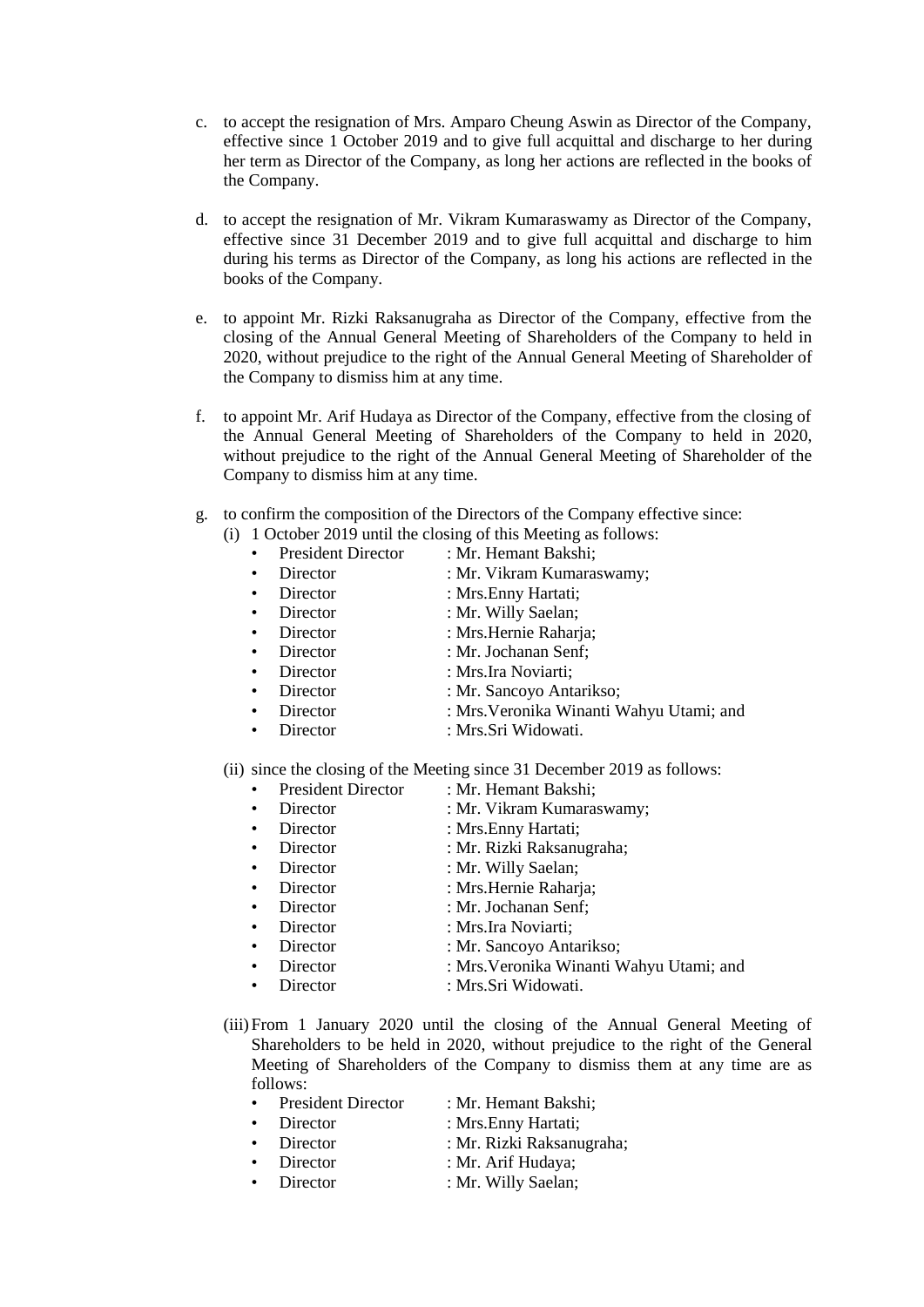- Director : Mrs. Hernie Raharja; • Director : Mr. Jochanan Senf; • Director : Mrs.Ira Noviarti; • Director : Mr. Sancoyo Antarikso;
	- Director : Mrs.Veronika Winanti Wahyu Utami; and
- Director : Mrs.Sri Widowati.
- h. To confer power of attorney to the Board of Directors of the Company and/or Mr. Wawan Sunaryawan, Sarjana Hukum, and/or Mrs. Reski Damayanti Sarjana Hukum, either jointly as well as severally:
	- a. To state the part or all resolutions adopted in this Meeting in the Indonesian language and/or in English before a Notary;
	- b. To notify the change in the composition of the Board of Directors of the Company as resolved in this Meeting to the Minister of Law and Human Rights of the Republic of Indonesia and to register it in the local Companies Registry at the relevant Office of the Registration of Companies and to make any amendments and/or additions thereto if required by the competent authorities;
	- c. To perform any and all other actions necessary for the above-mentioned purposes without any exception.

#### **H.2 Second Agenda of the Meeting**

1. Without reducing the rights of notification received by the Minister of Law and Human Rights of the Republic of Indonesia, to approve changes in the nominal value of the Company's shares from the current nominal value of Rp10, - (ten Rupiah) per share to Rp2,- (Two Rupiah) per share (Stock Split), and therefore, paragraph 4.1 and paragraph 4.2. Article 4 of the Company's Articles of Association amended, so that paragraph 4.1. and paragraph 4.1 Article 4 of the Company's Articles of Association shall be as follows:

# Capital

#### Article 4

- 4.1. The authorized capital of the Company is Rp.76,300,000,000 (seventy-six billion three hundred million rupiah) divided into 38,150,000,000 (thirty-eight billion one hundred fifty million) shares, each share has a nominal value of Rp.2 (two rupiah).
- 4.2. From the authorized capital above, 38,150,000,000 (thirty-eight billion one hundred fifty million) shares, with a total nominal value of Rp76,300,000,000 (seventy-six billion three hundred million Rupiah) have been issued and fully paid in cash.
- 2. Provide power of attorney to the Company's Directors and/or Mr. Wawan Sunaryawan SH and/or Mrs. Reski Damayanti SH, private, both jointly and or individually to:
	- a. Declare part or all of the decisions taken in the second agenda of this Meeting before a Notary in Indonesian and / or English;
	- b. Conduct any necessary action for the purpose of carrying out the change in the nominal value of the shares mentioned above, without any exceptions, including but not limited to notification to the Minister of Law and Human Rights of the Republic of Indonesia of changes in the nominal value of the Company's shares as stipulated in Article 4.1 and Article 4.2 The Company's Articles of Association and to listing the additional shares on the Indonesia Stock Exchange as a result of changes in the nominal value of the Company's shares.